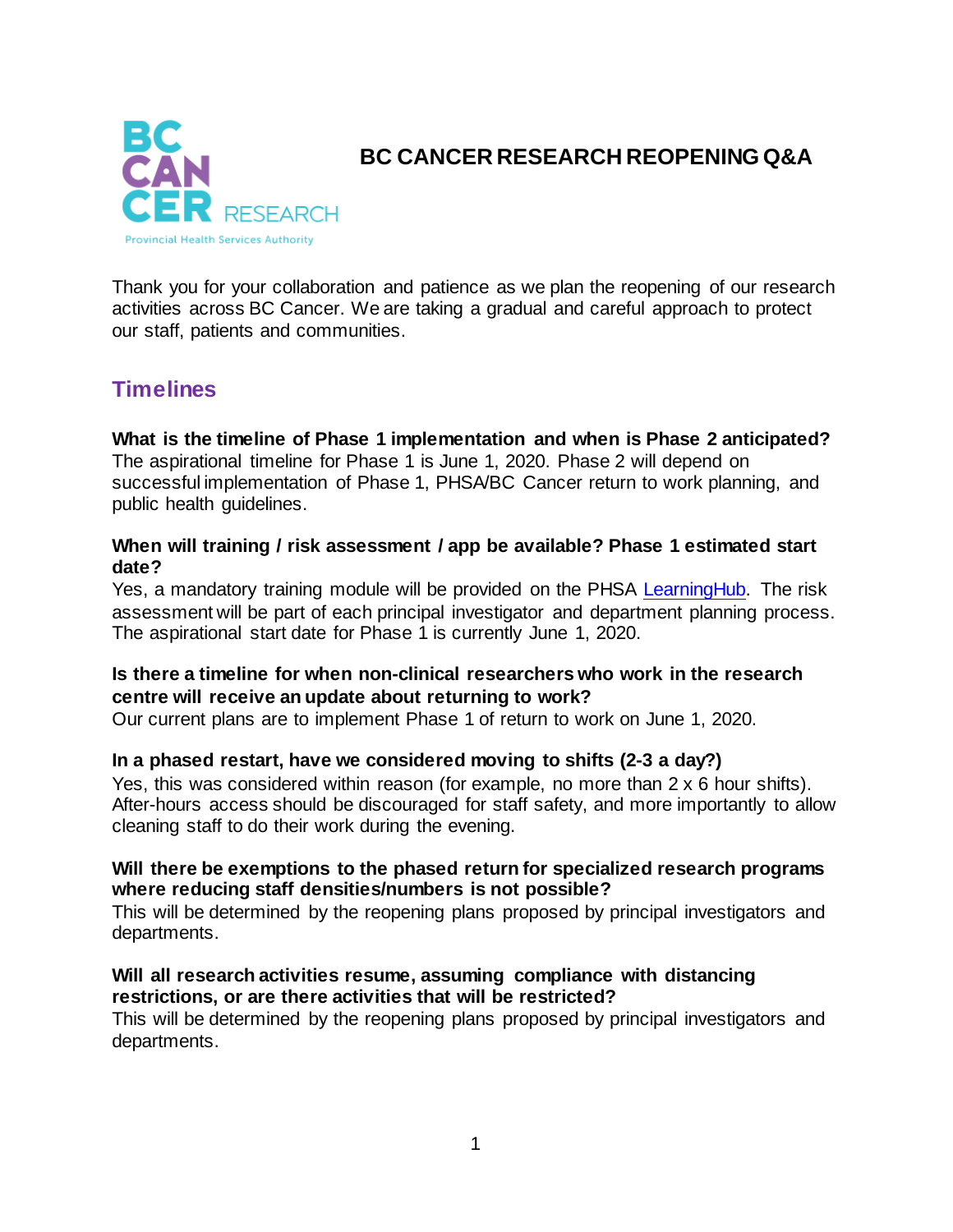#### **What proportion of the 30 per cent capacity is already been taken up by essential (already-approved) staff? Who chooses what lab-based people get priority to return first?**

Each PI will determine the priorities for their own labs, regardless of prior approval. Each department will review the PI's plans.

#### **Can we make sure all the information needed for individuals to return to work be available on both the BCCRC network and the PHSA network?**

All information will be made accessible to all employees regardless of their network access.

### **Mask usage/PPE**

#### **If physical distancing cannot be maintained, with the given shortages in N95s, will surgical masks suffice? Do we re-use surgical masks? Do you suggest face shields?**

N95 masks are not recommended for this purpose, and are reserved for aerosol generating procedures, as well as for specific circumstances dictated by laboratory safety procedures. Regular surgical masks are sufficient when social distancing is not possible. The use of face shields should not be necessary in most circumstances. Please see **BCCDC's Personal Protective Equipment page for more information.** 

#### **Please provide guidance on how often to change the surgical masks we have to wear at CRC.**

Masks that are used for research procedures, when required, should be discarded after use as per usual procedures. Masks provided at the entrance for circulating through common areas can be reused until the end of the work shift, and should be discarded when soiled or damaged.

#### **Can we wear non-surgical masks on site or do we need to wear the surgical masks provided by work?**

Surgical masks will be provided at the entrances to the BC Cancer Research Institute and the Echelon facility, and should be worn according to the posted instructions and instructions as outlined in the training module on the [LearningHub.](https://learninghub.phsa.ca/Courses/23248) 

#### **Why are masks required in the lunchroom? How do you eat with a mask on? Would it not just be better for people to space out, eat and go?**

Obviously masks need to be removed to eat. There are restrictions on the number of concurrent staff using the lunch rooms. Further, meeting rooms on specific floors have been designated as lunch rooms with restrictions on the number of people and occupancy time. People are encouraged to eat outside, weather permitting, while following physical distancing guidelines.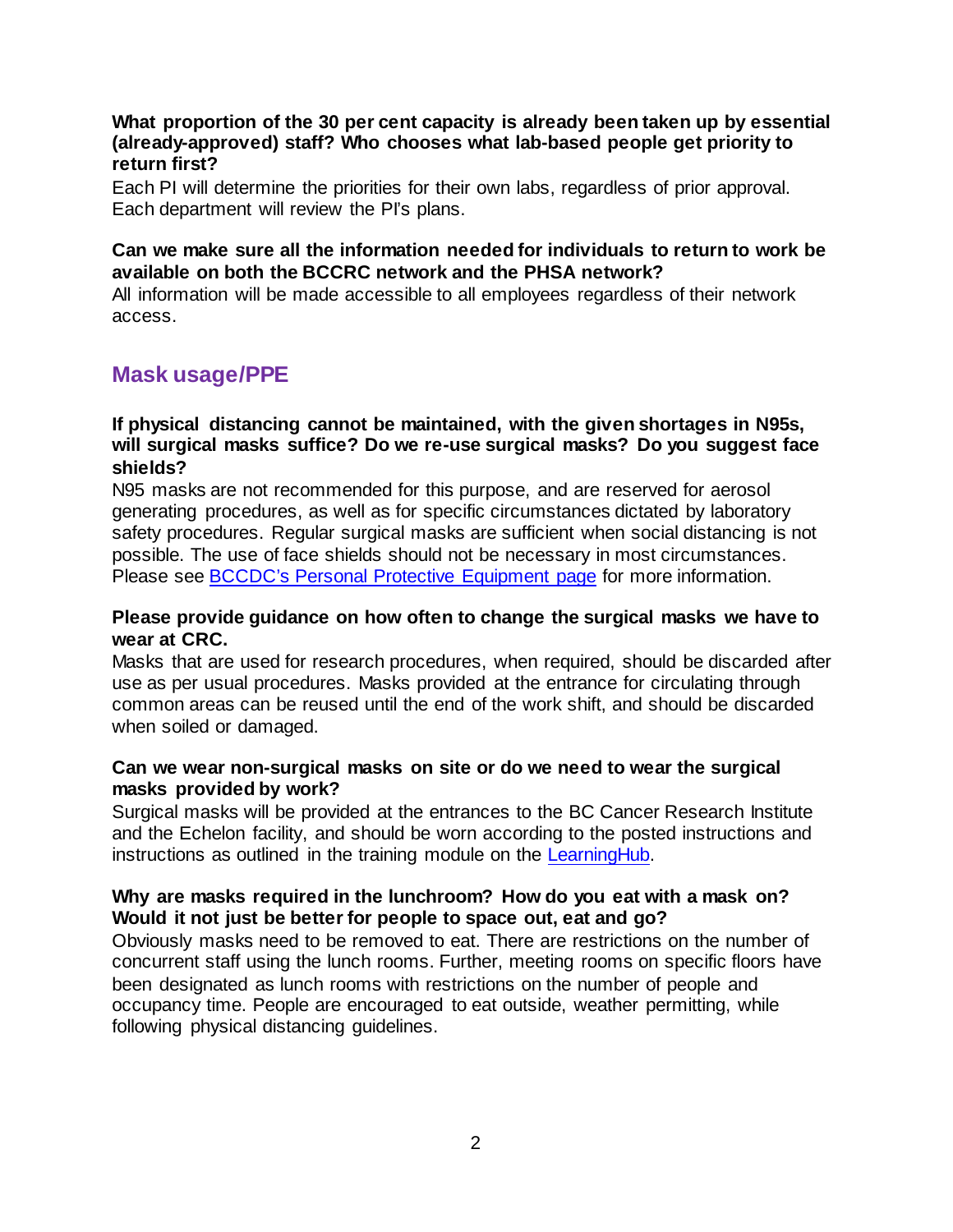#### **Would the surgical masks be distributed to each lab or people need to redeem individually from a staff? How frequently do we change a mask? Will masks be provided for the commute?**

Masks will be centrally supplied by research administration. Masks used for research procedures should be discarded after each use as per usual procedures. Masks used solely to circulate through common areas can be reused (unless frayed or soiled) and discarded at the end of each shift. Masks used for commuting are the responsibility of the employee.

#### **If there is only one person allowed per bay, why would you need to wear a mask as physical distancing is already happening?**

A mask is required only when social distancing is not possible.

### **Human resources**

#### **Will anything be done to allow for paid sick time for those that don't currently get it (i.e. co-op students)?**

At this time, there are no approved institutional plans for additional paid sick time for employees. Please consult your supervisor.

#### **Are we able to conduct Zoom interviews now for people we would like to hire as soon as things open or has a freeze been put on hiring?**

Yes, interviews can proceed as there is no freeze on hiring at this time.

#### **Can new staff be onboarded in Phase 1 if a detailed training plan outlining distancing plans is submitted? We have a number of guides written up to facilitate training for us.**

Yes, this can be considered as part of department and principal investigators' laboratory reopening plans.

#### **Could work shifts extend to weekends? This may allow some flexibility for colleagues without childcare.**

This is would need to be described and approved in the departmental plans.

#### **Will there be special accommodations for staff who have elderly or immunologically vulnerable family members at home, who may wish to continue working from home despite reopening?**

PHSA is a family-friendly organization, and we intend to accommodate flexible arrangements whenever possible on a case-by-case basis. Please consult your supervisor.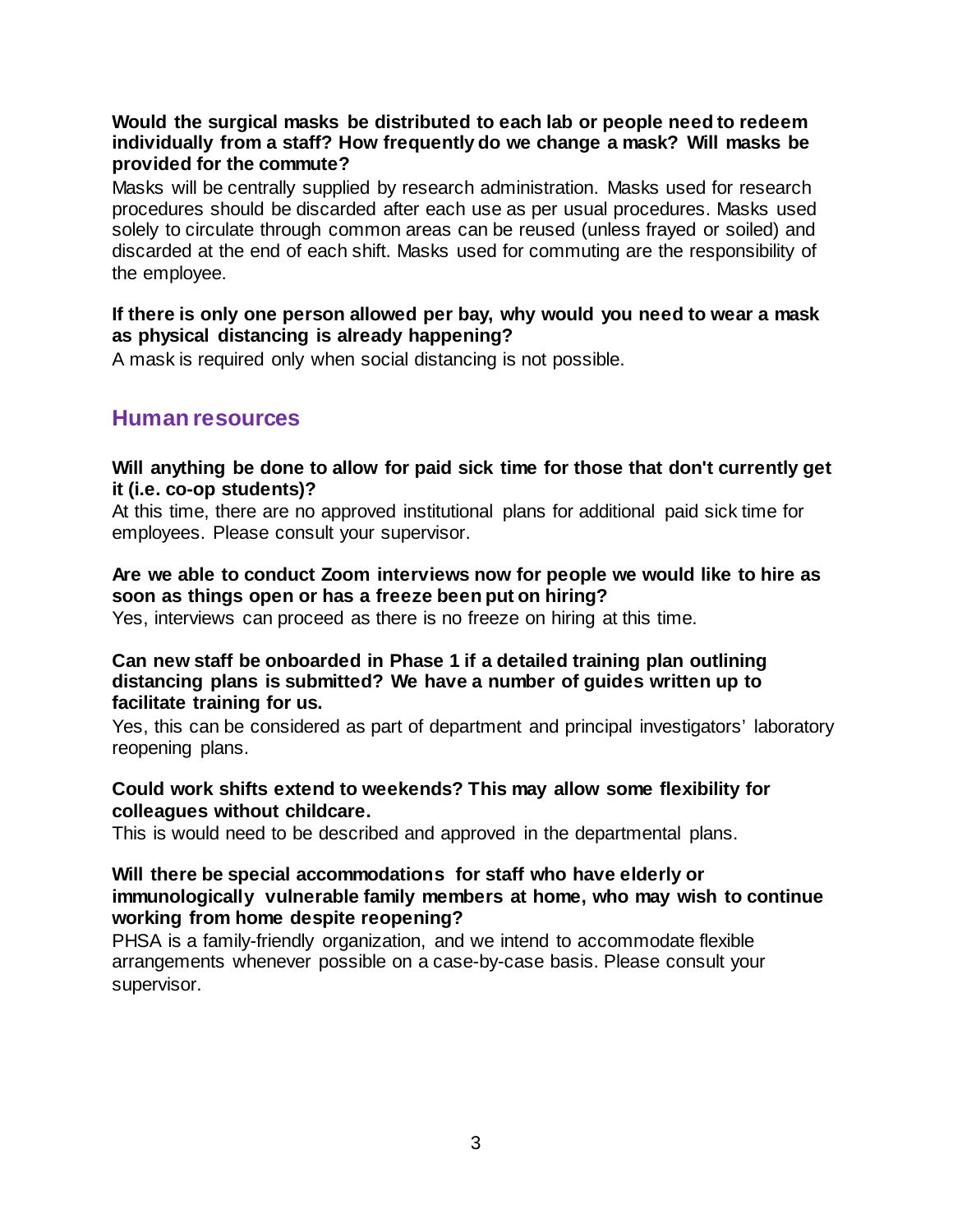# **Screening**

#### **For employees who are being encouraged to return to the office ASAP, what monitoring is being done for symptoms? i.e. if wake up with a cough should we still come in? Stay at home?**

People with symptoms should not come into work. People should complete the [COVID-](https://screening.bccrc.ca/)[19 online self-assessment tool,](https://screening.bccrc.ca/) which contains detailed instructions.

#### **If there is a health check at the front door and the line-up takes 30 minutes, does this impact my work start time?**

There will be no health check at the door, but elevator flow may be slower due to traffic flow pattern adjustments as per the guidelines. Staff are encouraged to use stairs when physically able to. If wait times are experienced for union employees, please consult your union representative on these matters. For non-contract employees, please consult your supervisor directly.

#### **Can we get the list of symptoms for staff/their family which would warrant staff to stay home? Even headache is on the list of symptoms. What about people who have allergies?**

The [screening app](https://screening.bccrc.ca/) provides guidance on the steps to follow. In some cases, people with stable chronic symptoms or known conditions may still be allowed to come in to work. Consultation with PHSA or UBC Workplace Health is encouraged when in doubt.

## **Transportation**

#### **When people are allowed to go back to work, how are the people that take transit being considered? Would they need special requirements?**

People are encouraged to walk or bike to work when feasible. Parking spots will be made available for department allocation for employees who live far away and are part of the department's reopening plan, on a case-by-case basis. Transit remains a viable option and employees are encouraged to follow public health guidelines about the use of face masks for transit.

#### **If we have no choice but to take public transport to work, will we have to do remote working instead?**

Remote working arrangements are encouraged, whenever possible, independently of transportation considerations.

#### **Will parking fees be waived for all during Phase 1 and 2?**

Yes, parking fees will be waived during Phase 1. For Phase 2, no decision has been reached yet.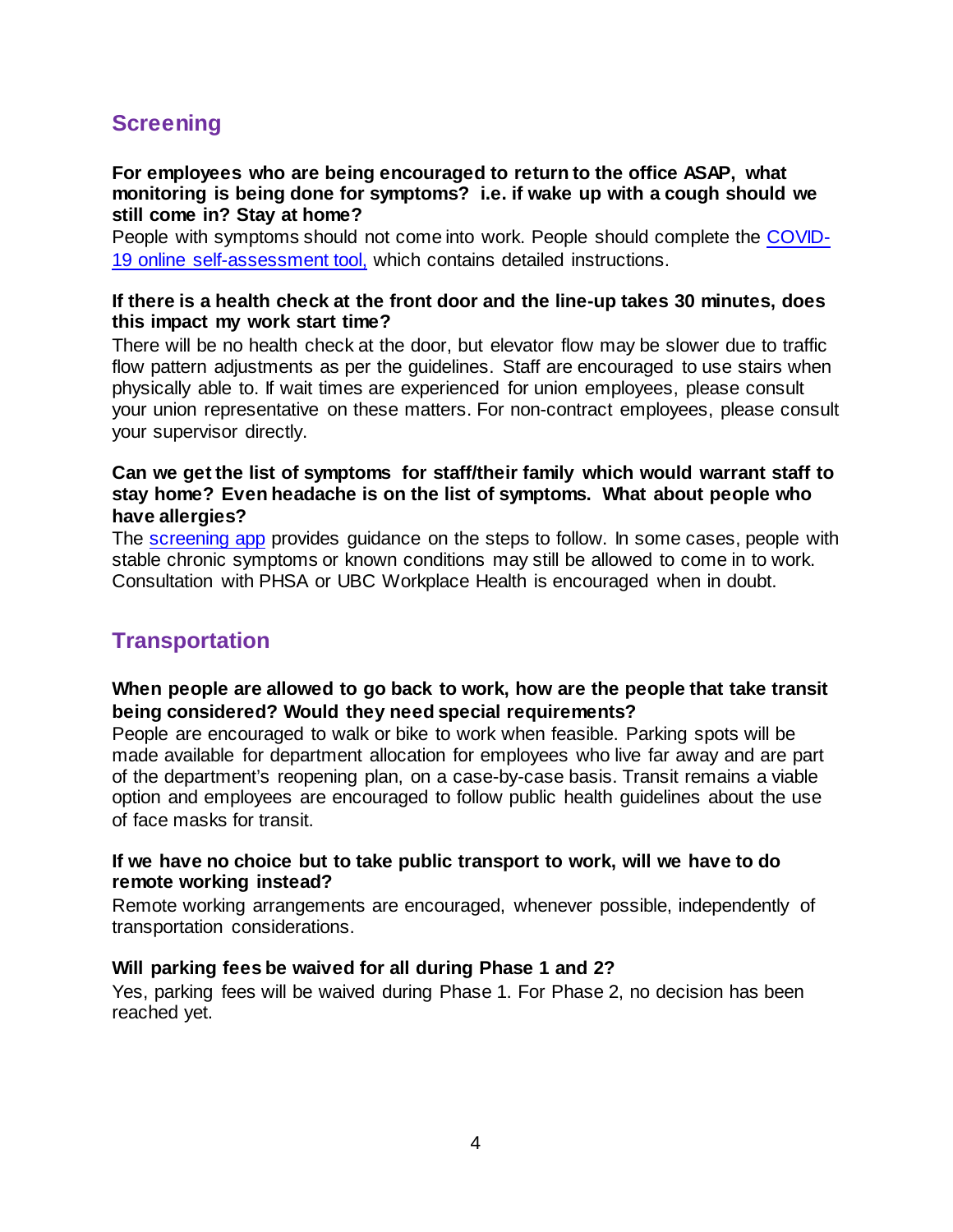#### **Is there going to be extra secure storage for bikes to encourage people to bike to work instead of taking transit?**

Extra storage space has already been implemented in the bike room, with new, modern high density racks. Additional bike storage is available at the [VGH cycling centre.](https://bcgreencare.ca/vgh-cycling-centre)

### **Traffic flow**

#### **Will researchers be able to work at multiple sites in the nearby buildings (e.g. CRC and VCHRI) when opening starts?**

We recommend minimizing travel between buildings whenever possible. Employees who work at hospital sites will need to abide by all BC Cancer Research requirements, including completing the self-assessment and complying with all BC Cancer Research and PHSA requirements.

#### **Will the building intake flow be setup to handle the traffic or will personnel arrival times need to be staggered?**

Please consult the training module on the [LearningHub](https://learninghub.phsa.ca/Courses/23248) and your departmental guideline documents for traffic flow patterns in Phase 1.

#### **Clinicians in scrubs have been noted to be going between the hospital and research centre during the lockdown. Are there any guidelines about such movement?**

We recommend minimizing travel between buildings whenever possible. Employees who work at hospital sites will need to abide by all BC Cancer Research requirements, including completing the self-assessment and complying with all BC Cancer Research and PHSA requirements. It should be noted that [Vancouver Coastal Health employees](http://www.vch.ca/Documents/VCH-professional-image-guidelines.pdf)  are **NOT** [allowed to wear scrubs off-site.](http://www.vch.ca/Documents/VCH-professional-image-guidelines.pdf)

#### **Are external contractors allowed into the building during Phase 1/2 for equipment repairs or maintenance?**

Yes. External contractors will need to complete the online self-assessment tool, and be accompanied by a BC Cancer Research employee to move into public areas. PPE will need to be worn if physical distancing cannot be maintained. External contractors coming from another country must follow federal and provincial guidelines.

#### **Since there are two staircases in the building that run all the way to ground floor (#1 and #2), can one of them be designated for going up and the other one for going down?**

Yes – please refer to the traffic flow guideline section in the training module on the [LearningHub.](https://learninghub.phsa.ca/Courses/23248)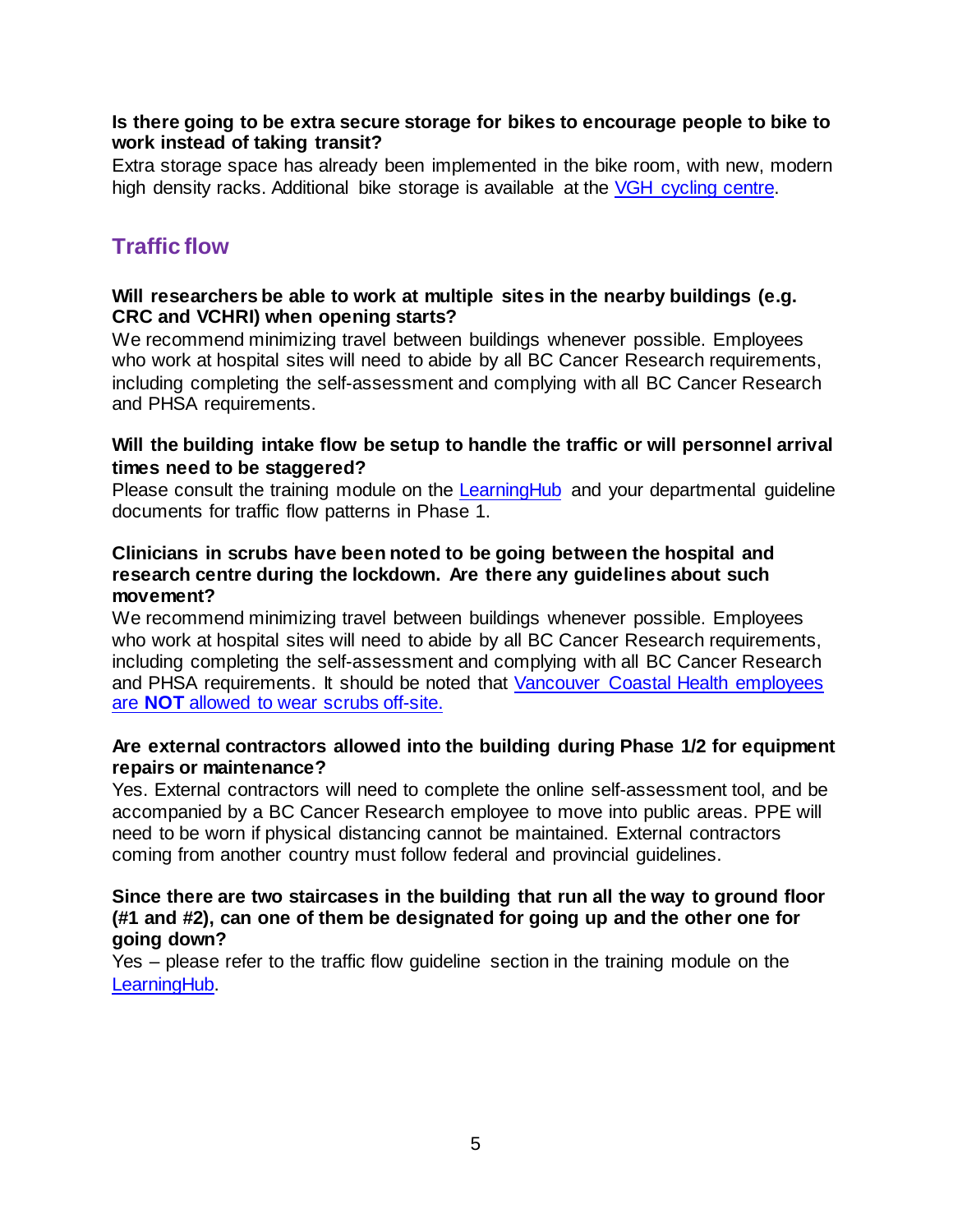#### **Re: elevators for travel up; stairs for down. Lab elevators are used to access ARC from wet labs so please clarify how best to access ARC - perhaps one "down" elevator in the labs?**

Yes – please refer to the traffic flow guideline section in the training module on the [LearningHub.](https://learninghub.phsa.ca/Courses/23248)

#### **How are BCCRI external entrance/exit doors other than front lobby door being monitoring?**

Please consult the guideline documents for traffic flow patterns in Phase 1. Adjustments may be necessary over time. Please refer to the traffic flow guideline section in the training module on the [LearningHub.](https://learninghub.phsa.ca/Courses/23248)

# **Public health**

#### **If a staff member is COVID-19 positive, who does the cleaning (i.e. the manager or cleaning staff?) How to do this while maintaining confidentiality for the individual?**

Public health is responsible for contact tracing and will direct the process. If a staff member is known to have tested positive for COVID-19, the manager or principal investigator should inform the BC Cancer Research safety office who will oversee cleaning of the area. It should be reminded that everyone is expected to clean and sanitize their own workspace after each use, even when in good health.

### **Protective measures**

### **Will there be any signage put in place regarding physical distancing and hand washing?**

Yes.

#### **Is funding still in place should we need procure more supplies (ex. PPE, physical barriers, wipes, etc.) to ensure we are following physical distancing and cleaning processes?**

Yes. Safety supplies will be centrally distributed from the safety office.

#### **Are face-to-face meetings in PI offices okay? What number is allowed?**

Meetings are not encouraged in office spaces, and virtual meetings should be considered. If physical distancing is not feasible in specific circumstances, masks must be worn.

**Someone asked who would do the distancing checks and the reply was admin but admin has also been said to be working from home, how does that work?** The office of research administration and the research safety office will be responsible for physical distancing checks.